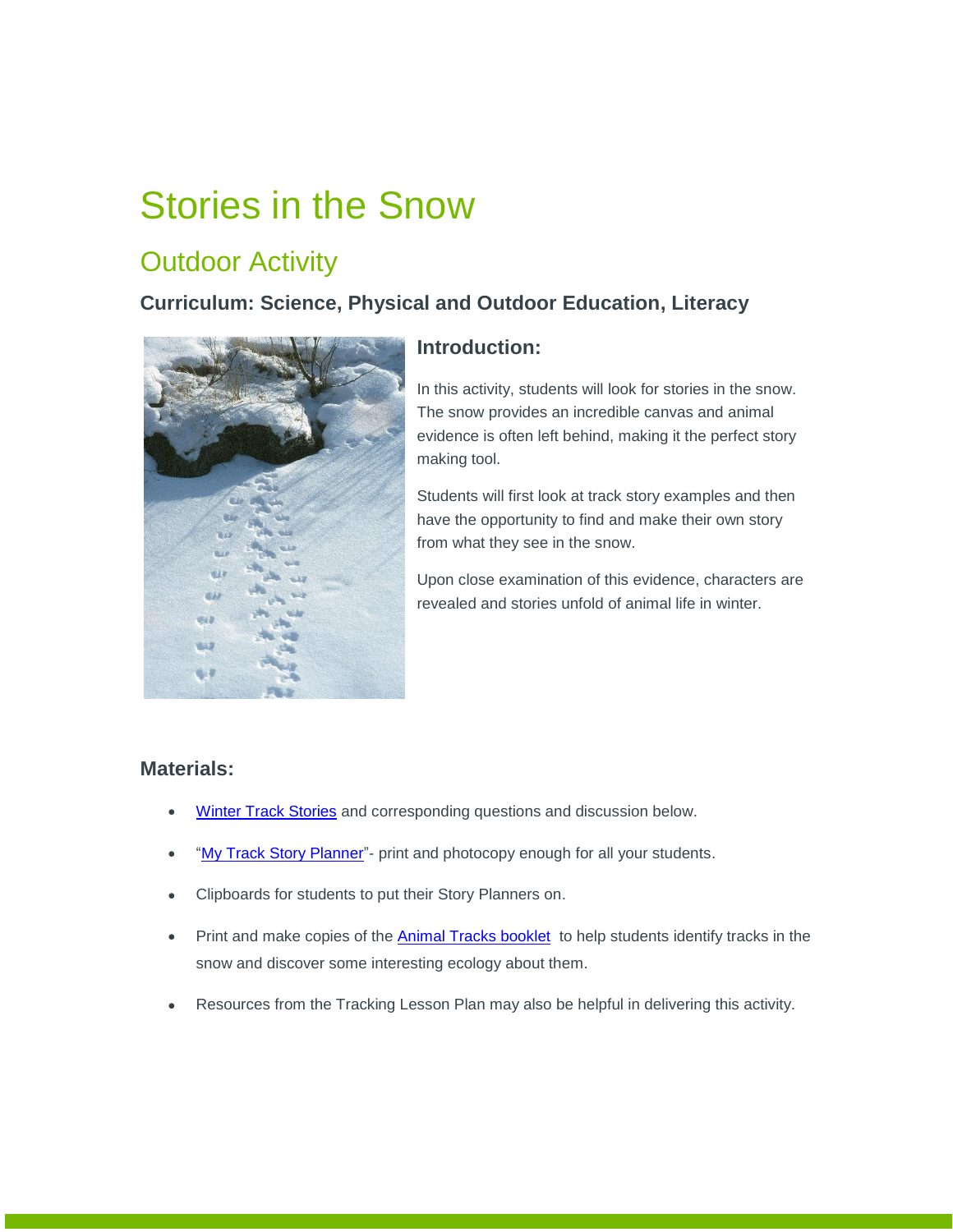## **Instructions:**

- Using the attached ["Winter Track Stories"](https://albertaparks.ca/media/6496604/track-stories_appendix.pdf) and the discussion section below work through the tracking images and the discussion questions. This is meant to get students engaged and excited for finding and making their own stories.
- Introduce the document ["My Track Story Planner"](https://albertaparks.ca/media/6496606/my-track-storyboard.pdf) and make enough copies for all your students.
- Now get outside, explore your schoolyard or nearby natural area after a snowfall  $(24 72)$ hours after a snowfall is usually the best time for finding quality tracks in the snow).
- By using careful observation and reflecting on outdoor animal tracking and reasoning, students will uncover the amazing stories in the snow. Encourage them to use their Track Story Planner as a guide. Draw the track story, detail 3 events, consider who the "characters" are, the setting, and finally the conclusion.
- Use the [Animal Tracks booklet](https://www.albertaparks.ca/media/6496571/2020-animal-tracks-booklet.pdf) to help identify any tracks and consider using the ecological information provided to add detail to student's story planners.
- Back in the classroom, guide the students in creating their stories using the Track Story Planner they filled out in the field.

## **Discussion:**

Tracks can tell you what animals are present in your area and offer a glimpse into the animal's "story". Some tracks may lead to holes that allow animals to enter tunnels to the subnivean layer in the snow. Sometimes you may be treated with tracks of birds walking in the snow or even more spectacularly, a display of feathers and wings marking the top of the snow from a bird of prey. If tracks are followed long enough students may find bathrooms, kitchens, and resting or sleeping areas. By spending some quality time following tracks, students get a real 'feel' for the day in the life of an animal. These tracks also tell stories of resourcefulness, struggle, and undoubtable create a sense of wonder. This wonder is the provocation for storytelling and the reason for this activity.

## **Track Story Questions and Discussions:**

Use these probing questions and discussion point alongside the ["Winter Tracking Stories"](https://albertaparks.ca/media/6496604/track-stories_appendix.pdf). You can hold these track story pages up to show your students and then ask the questions provided below to facilitate a discussion about track stories. This activity is meant as a provocation to inspire the creation of their own track snow stories.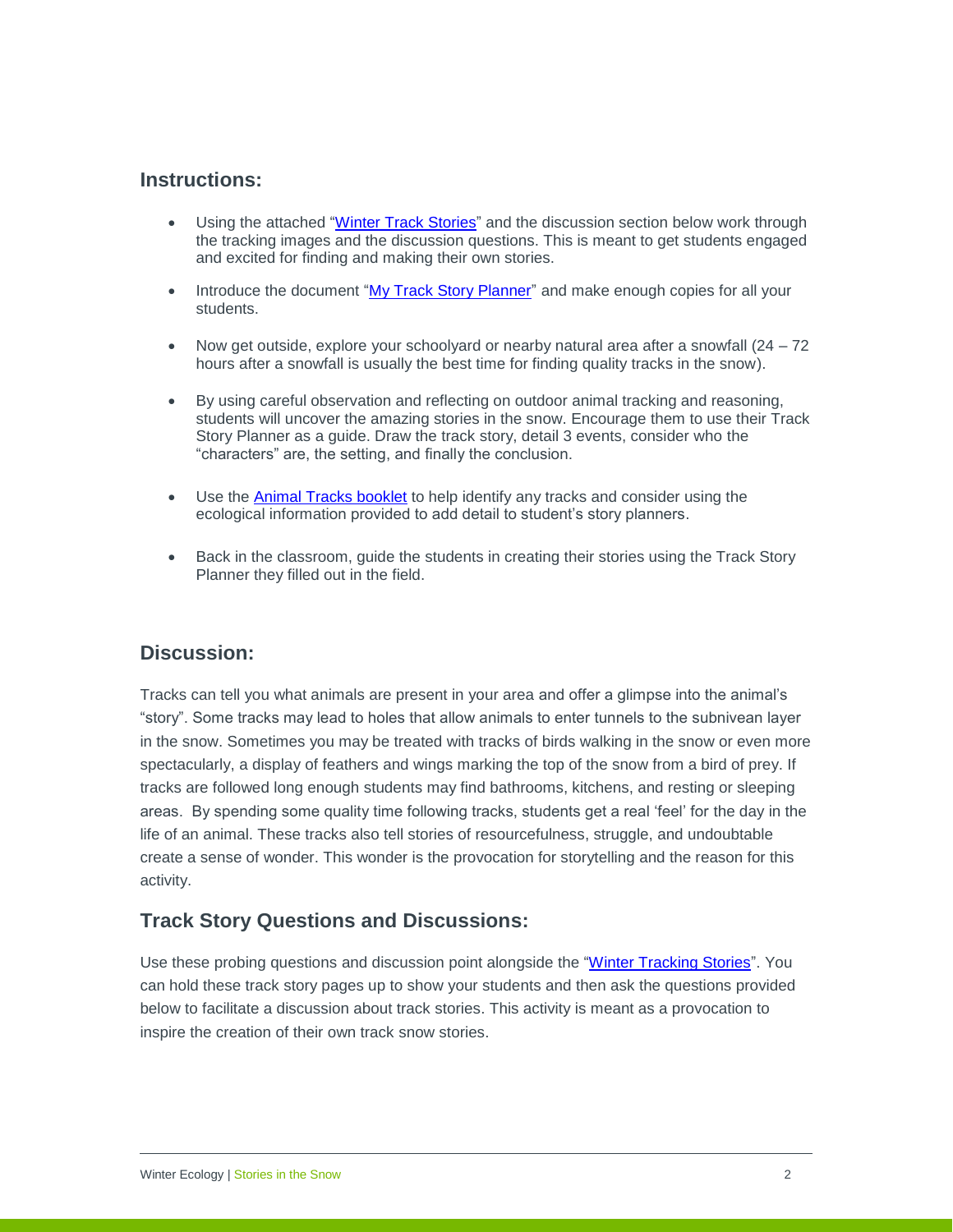## **Track Story #1**

#### **What do you notice?**

There is a zigzag pattern with two small front feet and two long back feet. There is also a large "starbust" pattern.

#### **Who might be the characters and what might be happening?**

- Snowshoe hare place their large hind feet in front of its front feet in order to hop. These tracks are not in a straight line, something must have been chasing the hare. There are no other footprints in the snow, so what was chasing the hare?
- The "starbust" is a distinct track made by a bird of prey, such as an owl. The owl dropped down to grab the hare with its talons and left wing marks in the snow. Did the owl catch the hare?

## **Track Story #2**

#### **What do you notice?**

Here there are 3 "starburst" patterns in a row. You may also notice that each track is a little lighter before it completely disappears.

#### **Who might be the characters and what might be happening?**

These types of tracks can be found in the forest or at the edge. This pattern was made by a bird taking off from the ground. Look at the toes. Three straight toes are characteristic of ground birds, in this case, a ruffed grouse. Why is the first track in the series fuller than the rest? The bird was likely trying to take (or lift) off the ground. Where do the tracks disappear to? The bird likely took flight (at least temporarily).

## **Track Story #3**

#### **What do you notice?**

In these tracks, the back feet are bigger than the front feet but all four feet are quite small. There is also a line behind each of the tracks. The tracks disappear into a hole and then we see another hole and the same tracks reappear.

#### **Who might be the characters and what might be happening?**

- A mouse likely made these tracks. The lines between and behind the track show that it's a mouse (as they have longer tails) then other small mammals (such as voles and